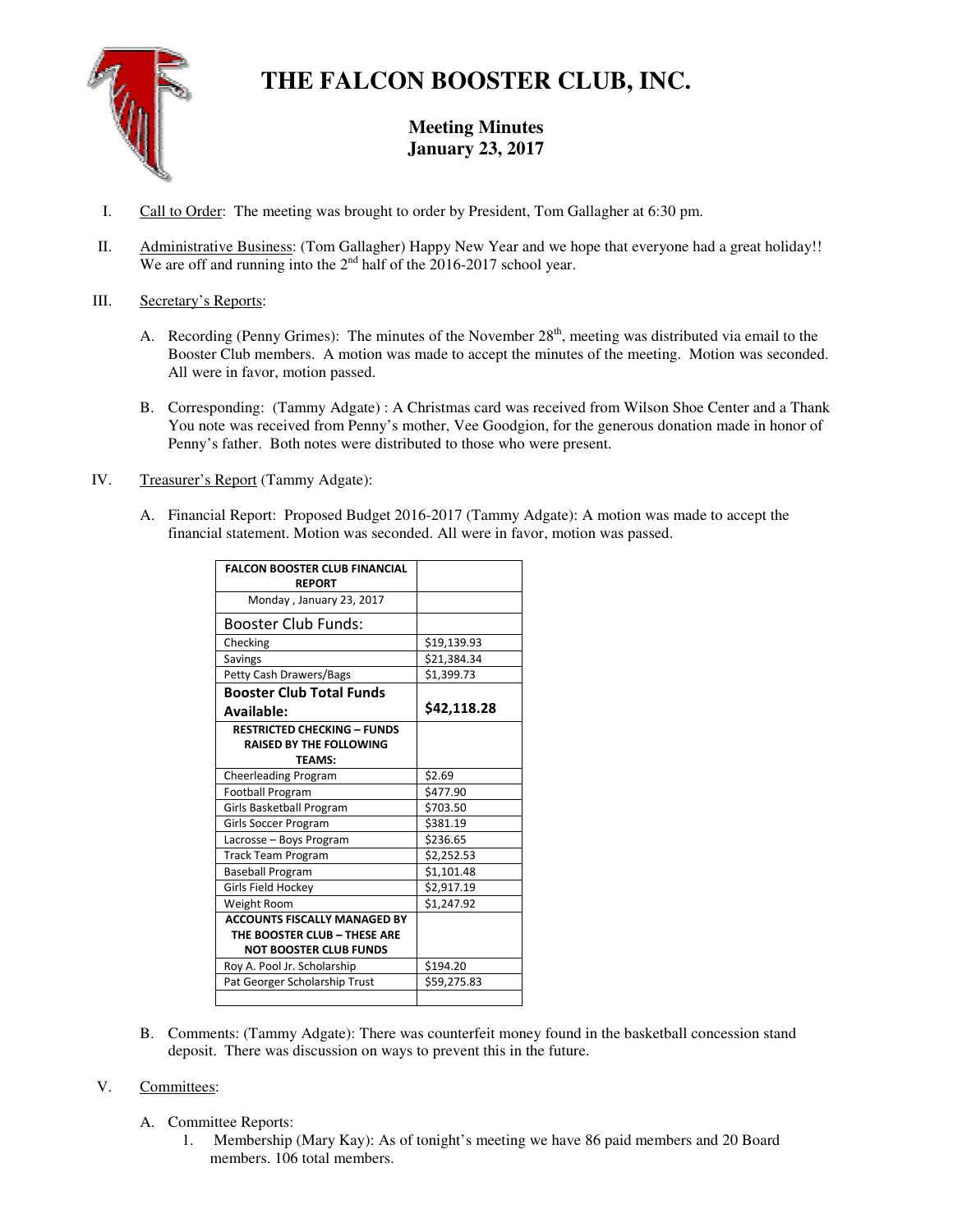#### B. Concessions:

1. Basketball (Sherri Railey): This will be a busy week. The teams have 4 games this week and 2 the following week. Near the end of the season, most games will be away.

#### VI. Director of Student Activities:

A. Report (Mr. Burton): Our Winter teams will be having their Senior Nights within the next couple weeks. This week we also have some teams traveling to other schools. The Wrestling team will be traveling to Colonial Forge and the Swim team will be heading to Claude Moore. The track team may possibly have a track meet on Wednesday at 5pm. We are anticipating a lot of teams using the Weight room in the spring. Track team alone has 130 kids!

# VII. Old Business:

- A. Team Fundraisers Support (Tom Gallagher): Please remember to help our athletes with their fundraising efforts. The Girls Soccer team had a successful fundraiser at Chick-fil-a. They were given a percentage of the proceeds of sales from 6 am- closing.
- B. 10K Dinner/Dance/Auction April 1, 2017 (Tom Gallagher):
	- 1. Band The band Crossroadz will be preforming.
	- 2. ABC Mary Kay will be taking care of the license.
	- 3. Silent Auction Rachelle Eicher and Amy Canard will be working together.
	- 4. Menu/Caterer Savory Fare will be catering the meal again this year. The down payment has been made. Copies of the menu were available. The menu is the same as last year.
	- 5. Letters and Tickets Tickets were distributed to Board members to begin collecting money. Please contact your people as soon as possible. If someone does not want to purchase their ticket this year, feel free to sell to someone else you know may be interested. There is no need to turn the ticket back in to Melanie. At this time there is no waiting list.
	- 6. Other Question was asked if Mark Ott had purchased any additional tables last year that we could use. Melanie will be checking.

# VIII. New Business:

- A. Team Stipends (Tom Gallagher): A discussion was had regarding the definition of how the Booster Club funded TEAM STIPEND is to be used. To ensure clarity on the use, the following definition was formed: TEAM STIPENDS are to be used for the benefit of the **entire** team. An example is the purchase of t-shirts for all team members for a Conference or Regional win, new swim caps for all swimmers, as well as the stipend being applied to the total of a larger purchase of team athletic wear, team dinners or picnics are also considered team use. TEAM STIPENDS are NOT to be used to benefit on individual, a few athletes, nor is it to be used for senior only gifts. The purchase must benefit all team members.
- B. Ken McInnis, Girls Lacrosse Coach:
	- 1. Condition of practice field There is a concern for the condition of the practice field and the overgrown perimeter. Coach McInnis is requesting netting on each end of the field, along with trimming/mowing of the brush around the perimeter so the field can be used to its full potential. Mr. Burton asked that Coach McInnis see Mr. Holmes about his concerns and they will take care of these issues.
	- 2. Krossover Coach McInnis is asking for funds to purchase this program for his athletes. Coach McInnis stated that this program breaks everything down, calculates stats easily, etc. Krossover is approximately \$718.00 for 15 games. Usual season is approx. 14 games. There was discussion regarding possible school discount for multiple sports. Mr. Burton stated that this information should be discussed with the Athletic Department before bringing it to the Booster Club. Coach McInnis was asked to email Mr. Holmes with all the information, as per Mr. Burton, before the 2/27/17 deadline. Krossover will be discussed after the coaches and Athletic Director have had their discussion.
- C. Spring Meet the Coaches Night March 1, 2017 (Spring sports start February  $20<sup>th</sup>$ )
- D. Winter Sports Awards Night February 28, 2017